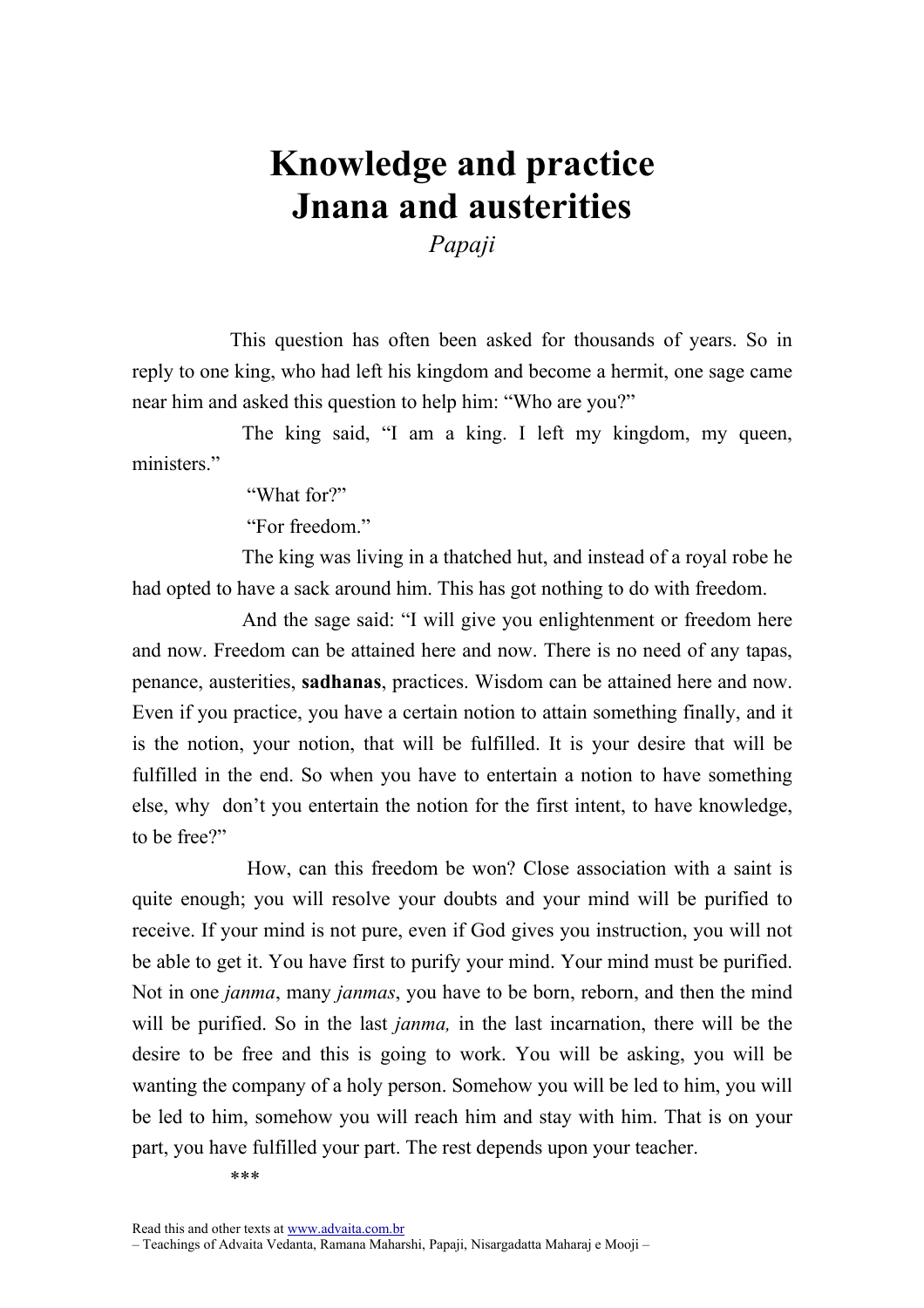The knowledge is supreme, and if you cannot assimilate it, you cannot get it, then you have to take up your austerities for a long time, not for one age, many incarnations you will have to take, you see, to fulfill your austerities and purify your mind and get ready to receive knowledge. As all rivers enter the ocean, so all the austerities, practices, will lead you to knowledge. That's how it's described in the sutras. So those who follow the knowledge or understand the freedom, its not for the first time that they have been successful, because we see some people who say, "We came here this morning and we have finished our job with you. We go back to our home." It's not for this. Some people take a week, and some a month. They don't see their roots. So whatever time we are spending here, it will not go waste. Surely you will be rewarded by this thing. So best of all is going to be to remove your impediments, hindrances. Only you are going to remove your hindrances and not to achieve freedom-- freedom is already there. Freedom is already there.

\*\*\*

 Only you have to remove what stands between you and the freedom in front of you. Some veil is in front of you and that veil is ego. Ego. If you remove the ego by your own self, or someone who can do it, surrender to that person and he will do it. Only you have to remove this ego. When ego is gone, then the mind is gone and when the mind goes, you are placed in a state of nomind, and this no-mind is very close to freedom, very close to freedom.

## \*\*\*\*

 So this is what has been told and what has been done previously by all those people who got enlightened. No need of leaving the kingdoms and going to the forest now. Again and again we speak of this thing: only get rid of your impediments, and simply stay quiet, that's all. With the very burning desire, like somebody who is burning, and will run to a well, or a river, or a stream, only for water. Someone who is burning must go to the water; he will not go anywhere else. Like this, if you have the burning desire, "I want to be free, in this life, before the end of this life", this must be a longing always in your mind, then you will be successful. You will have won the game and you will be very happy always because freedom and happiness and bliss go together. All kinds of other pleasures that we seek fade away immediately with their contact itself. As soon as you contact any touch, any pleasure, it will bite like a serpent. Any pleasure, any rose that you pick, you will have a thorn underneath the rose. That's how it is

Read this and other texts at www.advaita.com.br

– Teachings of Advaita Vedanta, Ramana Maharshi, Papaji, Nisargadatta Maharaj e Mooji –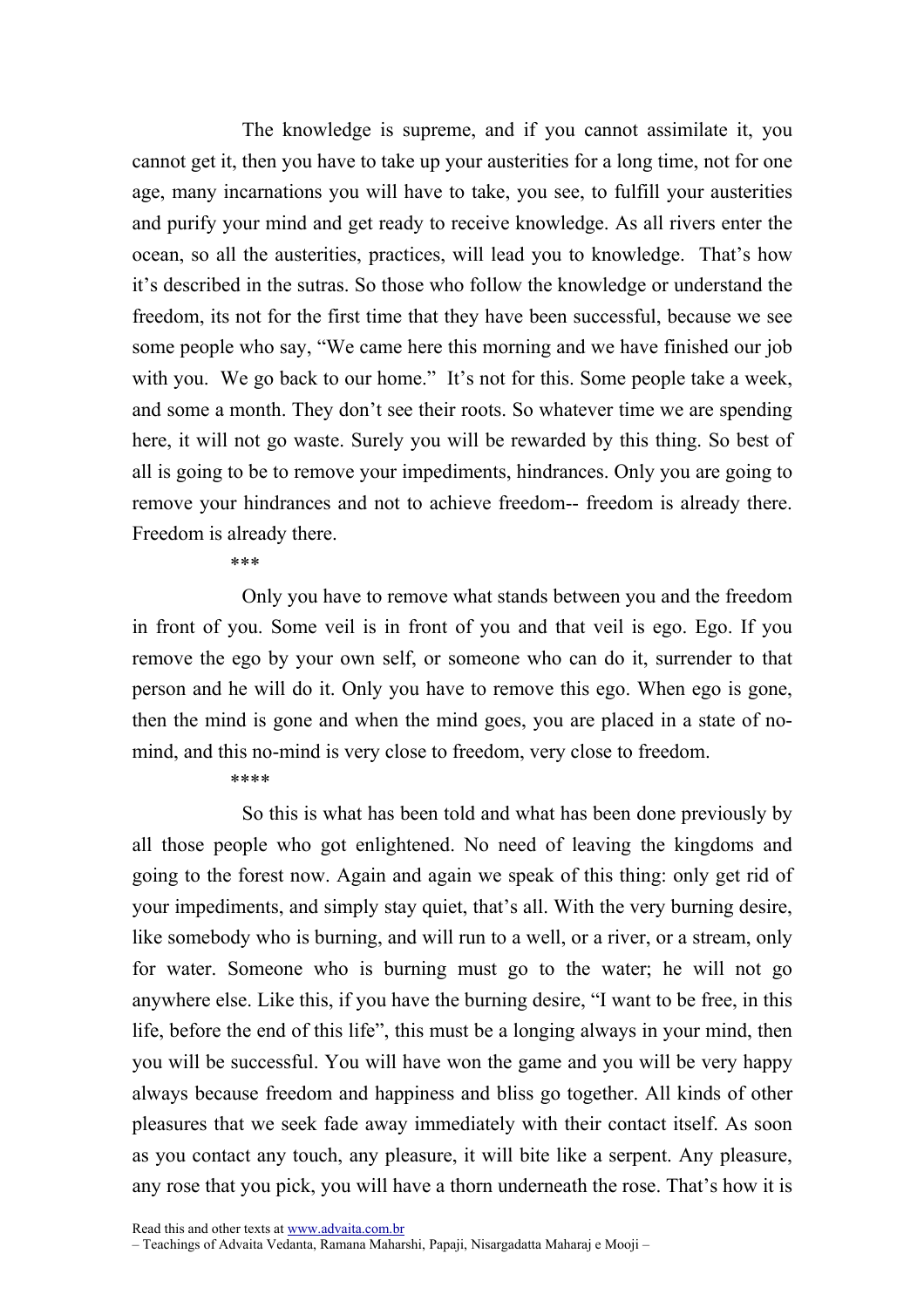described by one Persian poet: when you pick up a rose you'll have a thorn also near the rose. Like this, when you enjoy any sense pleasure it will bite you, you see. Therefore we have to search for very pure freedom, where there is no unhappiness. Otherwise in the world there is sometimes happiness, sometimes unhappiness. They go on alternating and this is called the world, and this is the experience of the ignorant ones. When there is unhappiness, they don't like it; when there is happiness they like it. So in the case of wisdom, there will be only serenity. There will be no unhappiness, and no happiness either, you see. There will be total peace. Peace is something else. It has got nothing to do with pleasures and displeasures that belong to the contact of the senses. Bliss has got nothing to do with the senses or the mind or the intellect or even the personality, or the jiva or individual soul. This is a very transcendental, fourth state. Not waking, not dreaming, not sleeping. That fourth state is called **Turiya** in yoga terminology. This state is always available to everyone, you see.

\*\*\*

 You know that you sleep, you know that you dream, you know that this is the waking state, so when these states are projected in front of you, you must be somewhere other then these states, witnessing these states, you see. If we give thought to this, we are experiencing, we are seeing this is the waking state. We see it, we witness the waking state. Dream also. We had a dream last night: it means we had witnessed the dream. When we are in deep sleep, we enjoy the bliss of deep sleep. All these three sates we witness, projected in front of us. We do not question who has been witnessing all these three states, who must be out of these three states. Who is it, that was out of these three states and has projected these three states in front of him? So if he turns his head to this state he will be in the transcendental position and he is in the fourth state. So this is to reject the three states. This fourth state is called the fourth state because there is no name for it, yet it is connected with the three states, so it is called the fourth.

## \*\*\*

 So to win complete, perfect freedom is yet beyond it, you see. That has no name. Witness these states, that I am not these three states. I am the enjoyer of all these three states, but I am not the three states. So staying here for a long time, you will find yourself that you are the absolute substratum. Absolute essence. And you will see that you have been before the creation of the creator

Read this and other texts at www.advaita.com.br

– Teachings of Advaita Vedanta, Ramana Maharshi, Papaji, Nisargadatta Maharaj e Mooji –